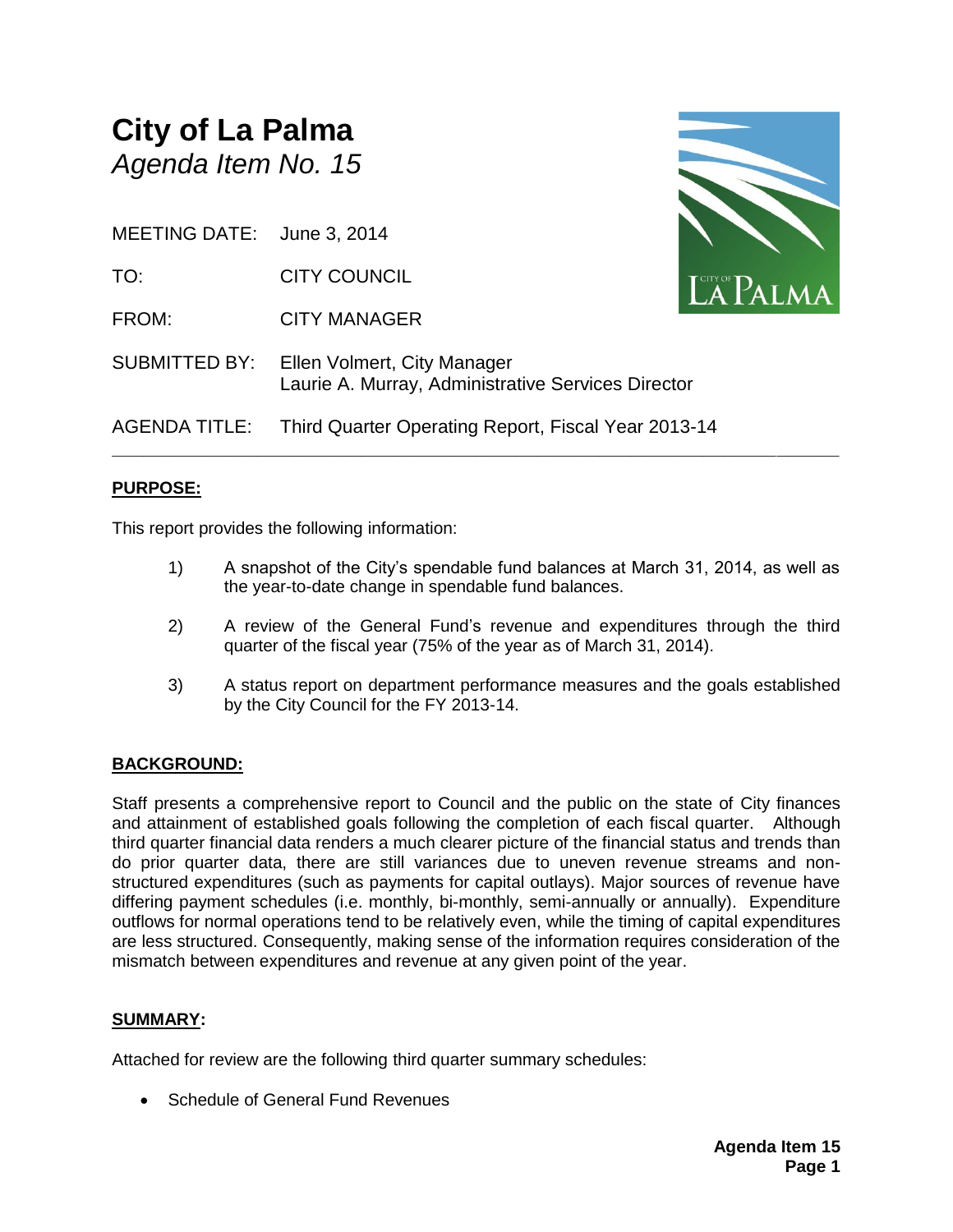- Schedule of General Fund Expenditures by Department
- Schedule of General Fund Expenditures by Category
- Schedule of Spendable Fund Balances by Fund

The City's overall spendable fund balance (the sum of cash, investments, and current receivables less current liabilities) has declined by \$4.9 million from the beginning of the fiscal year from \$33.7 million to \$28.8 million at March 31, 2014. This \$4.9 million change is accounted for as follows:

- General Fund decreased by \$3.0 million
- Capital Outlay Reserve Fund decreased by \$0.8 million
- Internal Service Funds decreased by \$0.5 million
- Water Funds decreased by \$0.4 million
- Special Revenue Funds decreased by \$0.2 million

Since the General Fund and Capital Outlay Reserve Funds together account for nearly 80% of the change in spendable fund balance, the balance of the financial review section will focus on these two funds.

## *General Fund*

As shown in the attached charts, General Fund revenues totaled \$5.0 million (54% of the amended budget) while expenditures totaled \$6.3 million (71% of the amended budget) as of March 31, 2014. In addition, the General Fund transferred \$400,000 to the Capital Outlay Reserve Fund and paid \$1.5 million towards the unfunded actuarial accrued liability of the City's post-employment medical benefit plan with CalPERS. Since expenditures and transfers out exceeded revenues, the result is the approximate \$3.0 million reduction in spendable fund balance.

Although total General Fund revenues are at only 54% of the amended budget through the end of the third quarter, the City anticipates receiving all but \$214,504 of the amended budgeted \$9.2 million revenue by fiscal year end. Projected 2013-14 Revenues are \$8.98 million.

The General Fund's largest revenue source, property tax, has \$1.8 million revenue recorded at March 31 (57% of the \$3.1 million amended budget). Property tax is distributed in two main payments during the fiscal year; the first payment is distributed in December during the second quarter, and the second payment is distributed in April during the fourth quarter. Consequently, the City is projecting to receive an additional \$1.3 million in property tax revenue during the fourth quarter, bringing the projected property tax revenue to 99.5% of the amended budget.

The next largest revenue source, sales tax, has \$0.9 million recorded at March 31 (40% of the amended budget). Sales tax revenue is unusually low due to a \$700,000 reduction from current year receipts due to a taxpayer overpayment that was received in a prior year. If not for this \$700,000 reduction, sales tax revenue would be at 71% of the amended budget of \$2.3 million. Due to better-than-expected sales tax generated within the City, staff is projecting that fourth quarter sales tax revenue will result in annual revenue of \$2.20 million by year-end (96.1% of the amended budget).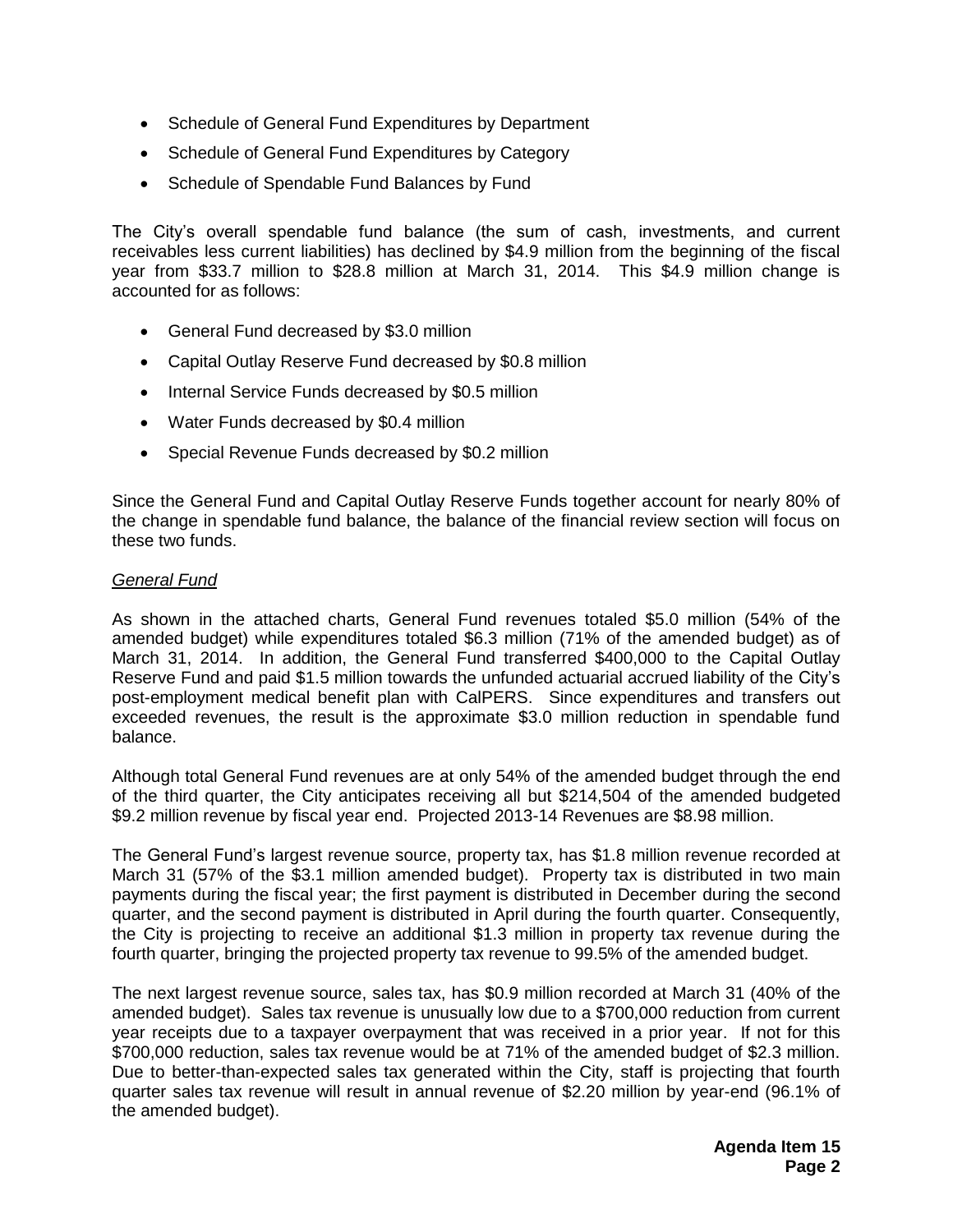The General Fund's expenditures total \$6.3 million at March 31 (71% of the amended budget). By the end of the fiscal year, staff anticipates spending all but \$37,000 of the budgeted \$8.8 million.

The Administration Department is comprised of the divisions for City Council, City Attorney, City Manager, City Clerk, Finance, and Community Promotion. The budget for this department was decreased by \$59,000 at mid-year to \$1.38 million. As of March 31, expenditures total \$1.05 million (76% of the amended budget). It is anticipated that the department will spend all but \$8,000 of the \$1.38 million budget by fiscal year-end.

The Community Development Department accounts for the Building and Safety, Community Development, Planning, and Code and Parking Enforcement divisions. As of March 31, expenditures totaled \$288,000 (60% of the amended budget). By fiscal year-end, the department is projected to expend all \$476,510 of the amended budget.

The Police Department has the largest expenditure budget at \$5.19 million (59% of the total General Fund amended budget). The originally adopted budget of \$4.9 million was increased by \$288,000 at mid-year to account for the carry-over costs associated with the Spillman project and to increase the amount budgeted for overtime and holiday pay. As of March 31, expenditures totaled \$3.6 million (70% of the amended budget). Staff is projecting that the department will spend \$5.16 million (99% of the amended budget) by fiscal year-end.

The Community Services Department covers a wide range of services that are provided to the citizens including Public Works, Engineering, Street Maintenance, Lighting & Landscaping, Recreation, Community Services, Health & Wellness, and Facility Operations divisions. This department has an amended budget of \$1.8 million, and it is anticipated that expenditures will total this \$1.8 million at fiscal year-end.

## **Capital Outlay Reserve Fund**

The Capital Outlay Reserve Fund began the year with a spendable fund balance of \$5.2 million. Other funds have transferred in \$400,000 during the year and year-to-date project costs total \$1.2 million, resulting in a spendable fund balance of \$4.4 million at March 31. The major work being performed in FY 2013-14 is for the Residential Slurry Seal and Arterial Pavement Management projects.

## **Highlights of Goals and Performance**

Attachment 2 to this report provides a quarterly goals update, which lists the approved 2014 City Council goal(s); the corresponding quarterly progress toward meeting those goals, and the next steps(s) to be undertaken in meeting the corresponding goal(s). Some of the highlights of the Quarter Include:

- Sustainable Financial Plan adopted March 18 including General Fund Revenue Policy and Action Plan
- Negotiation of one year labor contract extensions for all groups
- Adopted mid-year budget adjustments to reflect anticipated revenues and expenditures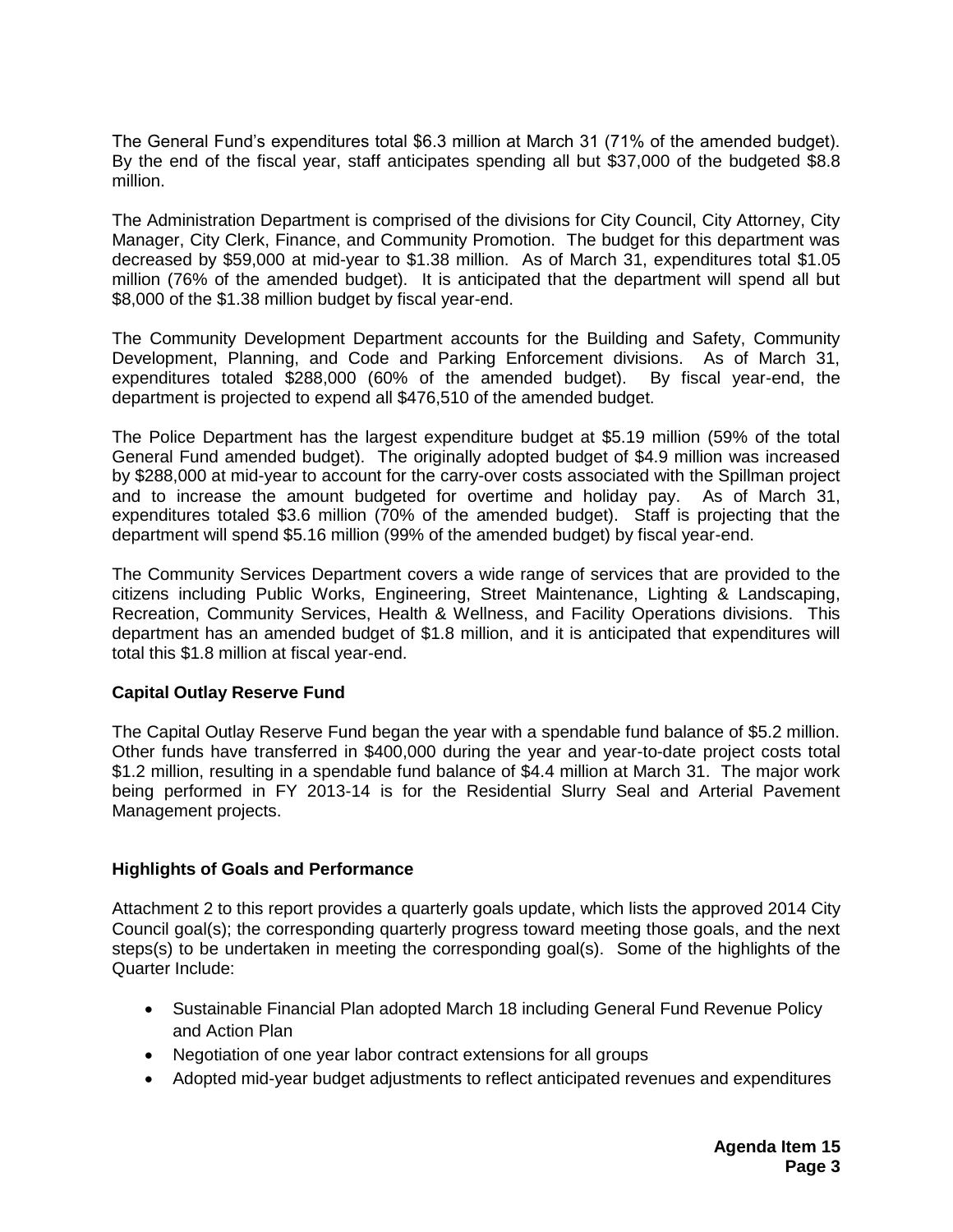- Increased business communications with the addition of a City membership in the West OC Chamber of Commerce
- Distributed school district survey results to all Superintendents
- Approved restructure of Administration and Finance into the Administrative Services **Department**
- Acquired 2 new patrol vehicles Dodge Chargers
- Presentation on Proposed General Plan to Neighborhood Watch in March
- Utility bill insert regarding Proposed General Plan distributed community wide
- Public meeting on Draft Environmental Impact Report

Attachment 3 provides an update to the established performance indicators as shown in the budget and prepared by each department. These reports list significant performance measures along with corresponding target performance levels; vision values; City Council approved goals; and quarterly progress toward goal attainment. Some performance highlights include:

- City FTE reduced to 4.56 per 1,000 residents (including vacancies at the time)
- Police response time 2 minutes and 6 seconds or 31% below target level
- Met the goals of graffiti response within 72 hours
- 282 building permits issued
- 523 code enforcement inspections performed

## **ALTERNATIVES:**

Not applicable. This is a Receive and File item.

## **FISCAL IMPACT:**

The City's FY 2013-14 budget was challenging due to anticipated revenue reductions. Staff has worked diligently to contain costs within each department, and the result is that projected expenditures will be slightly less than the amended budget. General Fund FY 2013-14 revenues are projected to be \$8.98 million with expenditures projected to be \$8.8 million. Due to transfers to the Capital Outlay Reserve Fund and the \$1.5 million payment to CalPERS for the reduction of the unfunded actuarial accrued liability of the City's post-employment medical benefit plan with CalPERS, the General Fund is anticipated to have a reduction to spendable fund balance of approximately \$1.7 million by the end of the fiscal year.

## **RECOMMENDED ACTION:**

It is recommended that the City Council receive and file the report.

**APPROVED:**

Administrative Services City Manager Director (if applicable)

\_\_\_\_\_\_\_\_\_\_\_\_\_\_\_\_\_\_\_\_\_ \_\_\_\_\_\_\_\_\_\_\_\_\_\_\_\_\_\_\_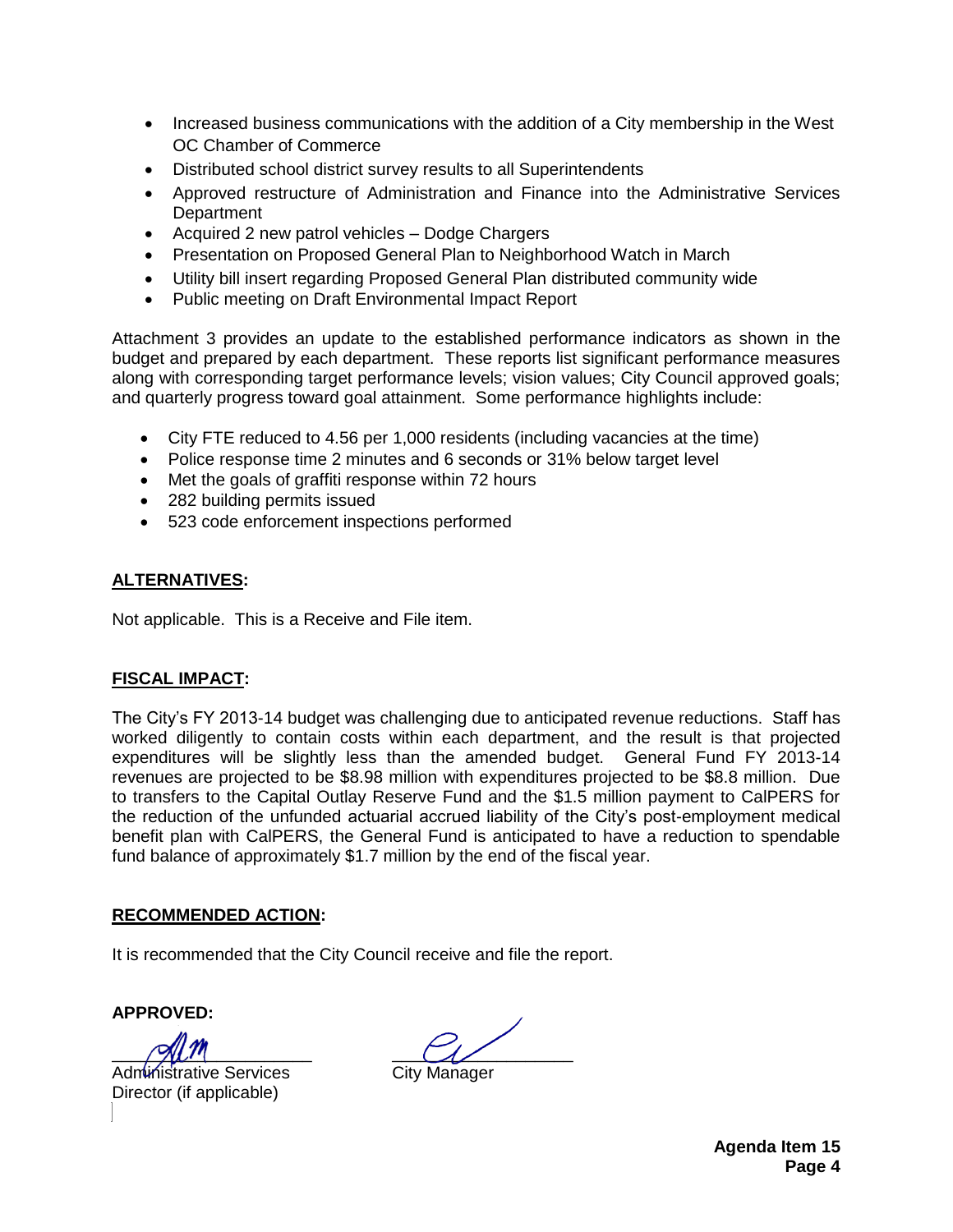## Attachments: 1. Third Quarter Summary Schedules

- 2. Goals Report
- 3. Performance Measures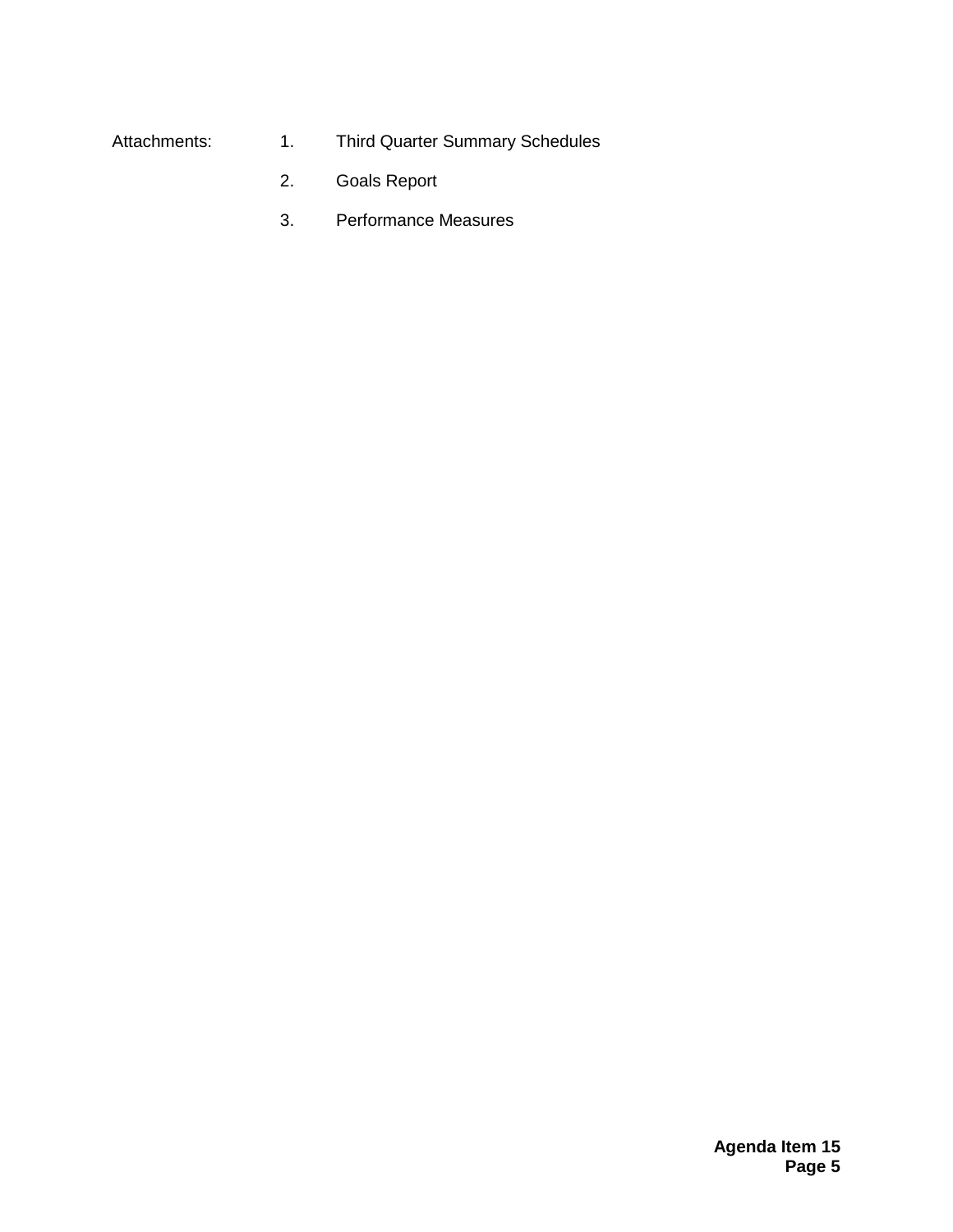## **THIRD QUARTER FINANCIAL REPORT GENERAL FUND REVENUES FISCAL YEAR QUARTER ENDING MARCH 31, 2014**

|                                | FY 2013-14 |                          |     |                          |      |                                | FY 2012-13                                                  |                                                                   |                                                    |  |                                                                       | Q3 Variance |                                                  |                                             |                                                                    |
|--------------------------------|------------|--------------------------|-----|--------------------------|------|--------------------------------|-------------------------------------------------------------|-------------------------------------------------------------------|----------------------------------------------------|--|-----------------------------------------------------------------------|-------------|--------------------------------------------------|---------------------------------------------|--------------------------------------------------------------------|
| <b>Revenue Type</b>            |            | Adopted<br><b>Budget</b> |     | Amended<br><b>Budget</b> |      | Annual<br>Projected<br>Revenue | Variance<br><b>Projected</b><br>to Amended<br><b>Budget</b> | Year-to-Date<br><b>Actual through</b><br>3/31/2014<br>(75% of FY) | Q3 Actual<br>as a % of<br>Amended<br><b>Budget</b> |  | <b>Prior YTD</b><br><b>Actual through</b><br>3/31/2013<br>(75% of FY) |             | <b>Prior Year</b><br>Actual<br>Annual<br>Revenue | Q3 Actual<br>as a % of<br>Annual<br>Revenue | FY 2013-14<br>to FY 2012-13<br>Increase /<br><decrease></decrease> |
| Property Tax                   |            | 3.118.000                | -\$ | 3.118.000                | - \$ | $3,141,313$ \$                 | 23,313 \$                                                   | 1,784,050                                                         | 57%                                                |  | 2,973,757                                                             | \$          | 3,421,974                                        | 87%                                         | (1, 189, 707)                                                      |
| Sales Tax                      |            | 1,780,000                |     | 2,292,075                |      | 2,202,000                      | (90,075)                                                    | 924,199                                                           | 40%                                                |  | 3,928,418                                                             |             | 4,335,175                                        | 91%                                         | $(3,004,219)$ $(1)$                                                |
| <b>Utility Users Tax</b>       |            | 1,150,000                |     | 1,150,000                |      | 1,150,000                      |                                                             | 767,944                                                           | 67%                                                |  | 817,821                                                               |             | 994,444                                          | 82%                                         | (49, 877)                                                          |
| <b>Residual Property Tax</b>   |            | 150,000                  |     | 335,000                  |      | 335,000                        |                                                             | 155.860                                                           | 47%                                                |  | 920,219                                                               |             | 922,527                                          | 100%                                        | (764, 359)                                                         |
| <b>Franchise Fees</b>          |            | 370,000                  |     | 385,000                  |      | 380,000                        | (5,000)                                                     | 119,498                                                           | 31%                                                |  | 307,072                                                               |             | 358,672                                          | 86%                                         | (187, 574)                                                         |
| <b>Transient Occupancy Tax</b> |            | 235,000                  |     | 260,000                  |      | 272,000                        | 12,000                                                      | 150,478                                                           | 58%                                                |  | 193,479                                                               |             | 257,975                                          | 75%                                         | (43,001)                                                           |
| Licenses and Permits           |            | 228,600                  |     | 269.700                  |      | 264,000                        | (5,700)                                                     | 234,491                                                           | 87%                                                |  | 268,692                                                               |             | 281,143                                          | 96%                                         | (34, 201)                                                          |
| Intergovernmental              |            | 16,000                   |     | 17,500                   |      | 20,500                         | 3,000                                                       | 7.783                                                             | 44%                                                |  | 33,515                                                                |             | 49,492                                           | 68%                                         | (25, 732)                                                          |
| <b>Charges for Services</b>    |            | 508,600                  |     | 501,600                  |      | 494,380                        | (7, 220)                                                    | 379,630                                                           | 76%                                                |  | 436,274                                                               |             | 514,015                                          | 85%                                         | (56, 644)                                                          |
| <b>Fines and Forfeitures</b>   |            | 161,000                  |     | 161,000                  |      | 150,300                        | (10, 700)                                                   | 95,199                                                            | 59%                                                |  | 115,923                                                               |             | 136,883                                          | 85%                                         | (20, 724)                                                          |
| Use of Money and Property      |            | 225,800                  |     | 226,041                  |      | 222,300                        | (3,741)                                                     | 161,098                                                           | 71%                                                |  | 202,858                                                               |             | 231.163                                          | 88%                                         | (41,760)                                                           |
| Other Revenue                  |            | 125,800                  |     | 199,181                  |      | 68,800                         | (130, 381)                                                  | 14,672                                                            | 7%                                                 |  | 60,684                                                                |             | 88,333                                           | 69%                                         | (46, 012)                                                          |
| Interfund Transfers            |            | 283,100                  |     | 283,100                  |      | 283,100                        |                                                             | 212,325                                                           | 75%                                                |  | 259,508                                                               |             | 286,100                                          | 91%                                         | (47, 183)                                                          |
| <b>Total Revenues</b>          |            | 8,351,900                |     | 9,198,197                | - 55 | 8,983,693                      | $(214, 504)$ \$                                             | 5,007,227                                                         | 54%                                                |  | 10,518,220                                                            |             | 11,877,896                                       | 89%                                         | (5,510,993)                                                        |

*Note 1: FY 2012-13 sales tax includes two full fiscal quarters (July - December 2012) of sales tax from BP/Arco. FY 2013-14 sales tax includes a \$700,000 reduction from current year receipts due to a taxpayer overpayment in a prior year.*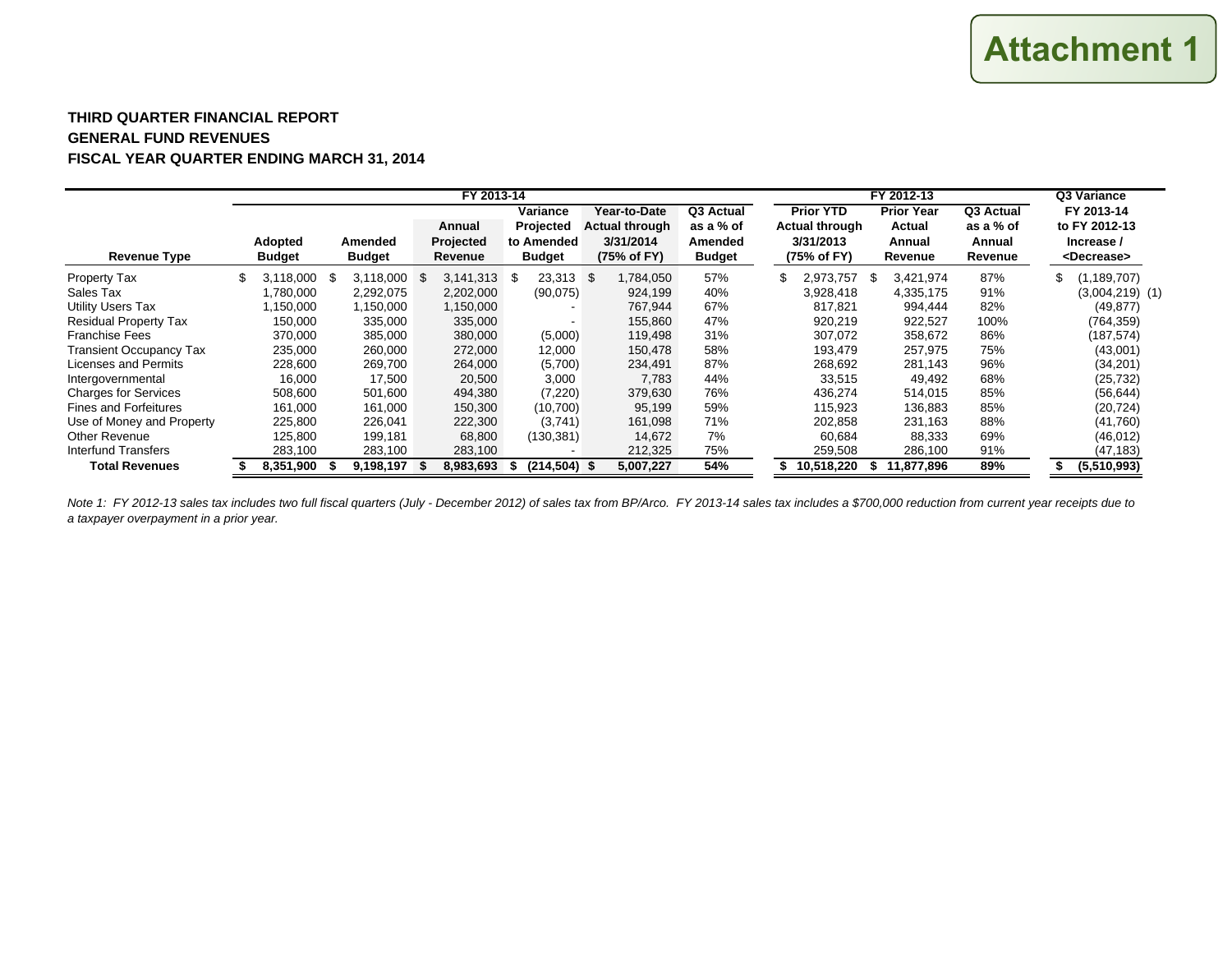### **THIRD QUARTER FINANCIAL REPORT GENERAL FUND EXPENDITURES BY DEPARTMENTFISCAL YEAR QUARTER ENDING MARCH 31, 2014**

|                              | FY 2013-14    |      |               |  |                     |  |               | FY 2012-13            |               |   |                       |  | Q3 Variance         |                     |                       |
|------------------------------|---------------|------|---------------|--|---------------------|--|---------------|-----------------------|---------------|---|-----------------------|--|---------------------|---------------------|-----------------------|
|                              |               |      |               |  |                     |  | Variance      | Year-to-Date          | Q3 Actual     |   | <b>Prior YTD</b>      |  | <b>Prior Year</b>   | Q3 Actual           | FY 2013-14            |
|                              |               |      |               |  | Annual              |  | Projected     | <b>Actual through</b> | as a % of     |   | <b>Actual through</b> |  | Actual              | as a % of           | to FY 2012-13         |
|                              | Adopted       |      | Amended       |  | Projected           |  | to Amended    | 3/31/2014             | Amended       |   | 3/31/2013             |  | Annual              | Annual              | Increase /            |
| <b>Department</b>            | <b>Budget</b> |      | <b>Budget</b> |  | <b>Expenditures</b> |  | <b>Budget</b> | (75% of FY)           | <b>Budget</b> |   | (75% of FY)           |  | <b>Expenditures</b> | <b>Expenditures</b> | <decrease></decrease> |
| Administration               | 1,436,430     | - 35 | ,377,622      |  | $.369.832$ \$       |  | $(7,790)$ \$  | 1,050,198             | 76%           | æ | 1.047.708             |  | 1.473.464           | 71%                 | 2.490                 |
| <b>Community Development</b> | 490.510       |      | 476.510       |  | 476,510             |  |               | 287,856               | 60%           |   | 374.347               |  | 538.375             | 70%                 | (86, 491)             |
| Police                       | 4,901,005     |      | 5,189,009     |  | 5,160,009           |  | (29,000)      | 3,637,633             | 70%           |   | 3,668,567             |  | 5.103.111           | 72%                 | (30, 934)             |
| <b>Community Services</b>    | 788,600.      |      | 1,801,000     |  | 1,801,000           |  |               | 1,299,681             | 72%           |   | 1,456,219             |  | 2,039,371           | 71%                 | (156, 538)            |
| <b>Total</b>                 | 8.616.545     |      | 8.844.141     |  | 8.807.351 \$        |  | $(36,790)$ \$ | 6.275.368             | 71%           |   | 6.546.841             |  | 9.154.321           | 72%                 | (271, 473)            |

|                                                 | \$ Variance | % Variance |
|-------------------------------------------------|-------------|------------|
| Variance Amended vs. Adopted => \$              | 227.596     | 2.6%       |
| Variance Projected vs. Adopted $\Rightarrow$ \$ | 190.806     | 2.2%       |
| Variance Projected vs. Amended => \$            | (36.790)    | $-0.4%$    |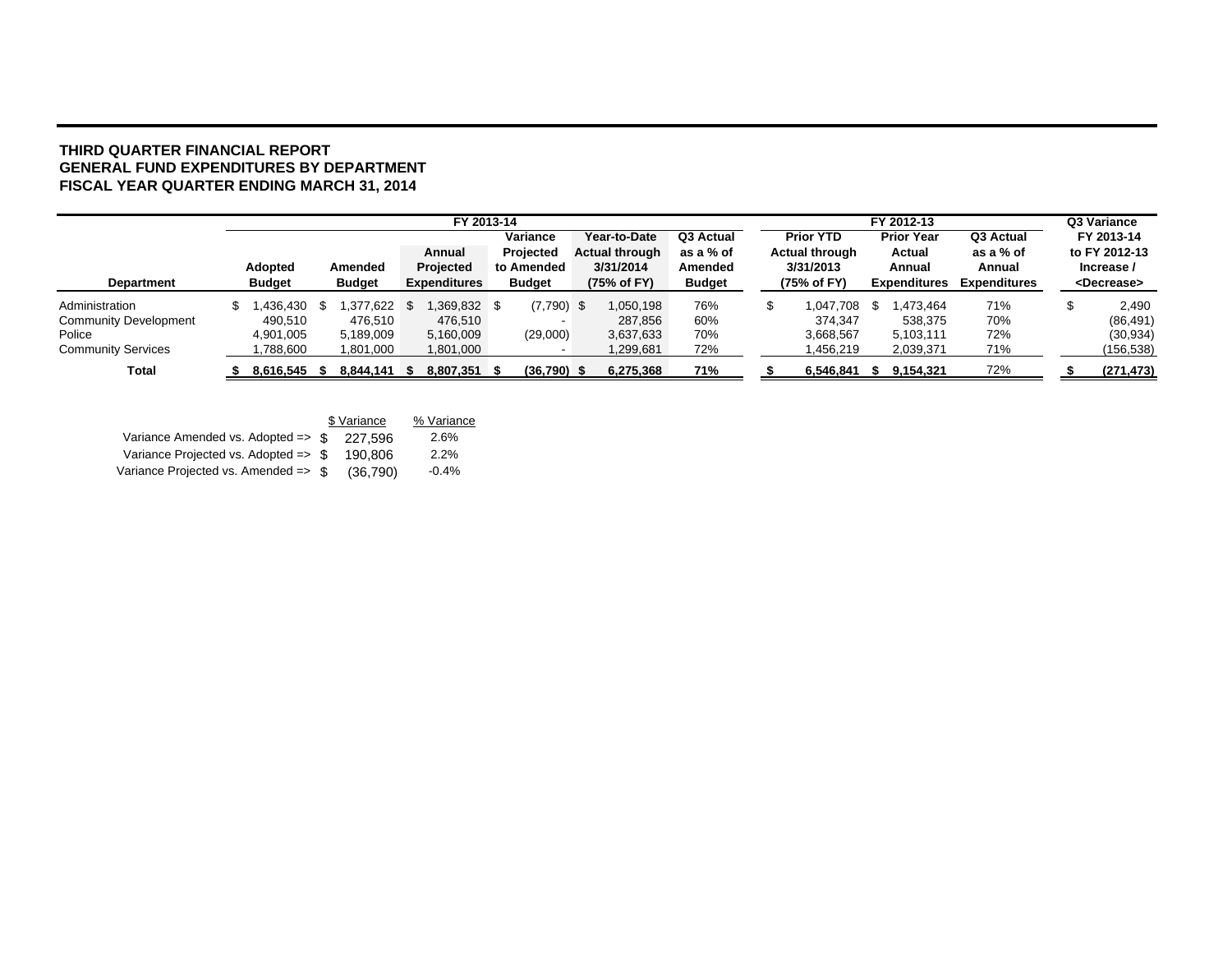## **THIRD QUARTER FINANCIAL REPORT GENERAL FUND EXPENDITURES BY CATEGORYFISCAL YEAR QUARTER ENDING MARCH 31, 2014**

|                             |                |           |   | FY 2013-14    |              |                                    |                      |  |
|-----------------------------|----------------|-----------|---|---------------|--------------|------------------------------------|----------------------|--|
|                             |                |           |   |               | Year-to-Date |                                    | Q3 Actual            |  |
|                             | <b>Adopted</b> |           |   | Amended       |              | <b>Actual through</b><br>3/31/2014 | as a % of<br>Amended |  |
| <b>Expenditure Type</b>     | <b>Budget</b>  |           |   | <b>Budget</b> |              | (75% of FY)                        | <b>Budget</b>        |  |
| <b>Personnel Services</b>   | S              | 6,285,300 | S | 6,163,426     | \$           | 4,354,052                          | 71%                  |  |
| Maintenance and Operations  |                | 2,319,445 |   | 2,648,065     |              | 1,921,058                          | 73%                  |  |
| Capital Outlay/Improvements |                | 11,300    |   | 11,300        |              | 258                                | 2%                   |  |
| Total                       |                | 8,616,045 |   | 8,822,791     |              | 6,275,368                          | 71%                  |  |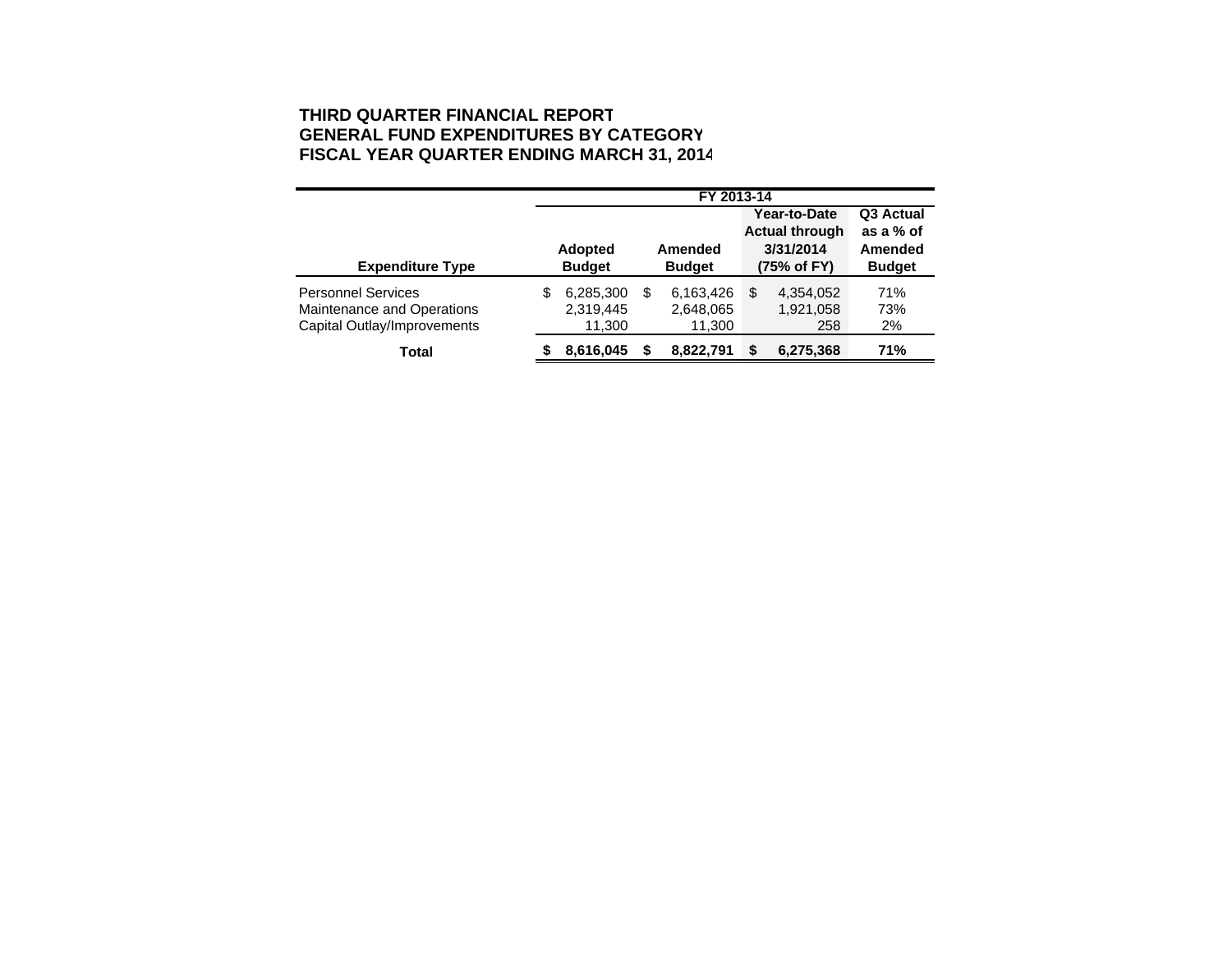## **THIRD QUARTER FINANCIAL REPORT SPENDABLE FUND BALANCE - FISCAL YEAR CHANGE THROUGH THE FISCAL YEAR QUARTER ENDING MARCH 31, 2014**

|              |                                              | <b>Balance</b>  |    | <b>Balance</b> | FY Change         |
|--------------|----------------------------------------------|-----------------|----|----------------|-------------------|
| Fund #       | <b>Fund Title</b>                            | 6/30/2013       |    | 3/31/2014      | through 3/31/14   |
| $\mathbf{1}$ | <b>General Fund</b>                          | 14,465,168<br>S | \$ | 11,485,913     | \$<br>(2,979,255) |
| 11           | <b>Streets Fund</b>                          | 276,696         |    | 100,654        | (176, 042)        |
| 12           | Measure M2                                   | 67,229          |    | (62, 256)      | (129, 485)        |
| 15           | Air Quality Fund                             | 60,917          |    | 45,327         | (15,590)          |
| 16           | PEG Fund                                     | 145,381         |    | 153,364        | 7,983             |
| 20           | Asset Seizure Fund                           | 10,026          |    | 89,347         | 79,321            |
| 21           | <b>Public Safety Augmentation Fund</b>       | 66,937          |    | 51,164         | (15, 773)         |
| 22           | Supplemental Law Enforcement Fund            | (15,993)        |    | 37,660         | 53,653            |
| 23           | SVC Authority for Abandoned Vehicles         | 25,627          |    | 25,644         | 17                |
| 33           | Park Development Fund                        | 22,131          |    | 22,147         | 16                |
| 38           | <b>SA Housing Entity Fund</b>                | 351,171         |    | 341,533        | (9,638)           |
|              | <b>Subtotal Special Revenue Funds</b>        | 1,010,122       |    | 804,584        | (205, 538)        |
| 35           | <b>Capital Outlay Reserve Fund</b>           | 5,247,709       |    | 4,429,340      | (818, 369)        |
| 50           | <b>Water Fund</b>                            | 1,961,514       |    | 988,844        | (972, 670)        |
| 51           | Water Replacement Fund                       | 2,686,926       |    | 2,688,787      | 1,861             |
| 55           | Water Capital reserve Fund                   | 462,577         |    | 980,048        | 517,471           |
|              | <b>Subtotal Water Related Funds</b>          | 5,111,017       |    | 4,657,679      | (453, 338)        |
| 52           | Sewer Fund                                   | 1,280,739       |    | 925,221        | (355, 518)        |
| 53           | Sewer Replacement Fund                       | 2,620,273       |    | 2,622,088      | 1,815             |
| 56           | Sewer Capital Reserve Fund                   | 276,764         |    | 624,308        | 347,544           |
|              | <b>Subtotal Sewer Related Funds</b>          | 4,177,776       |    | 4,171,617      | (6, 159)          |
| 60           | <b>Insurance Fund</b>                        | 821,600         |    | 640,693        | (180, 907)        |
| 61           | Employee Benefit Fund                        | 607,925         |    | 284,730        | (323, 195)        |
| 62           | Building Maintenance & Replacement Fund      | 990,719         |    | 992,346        | 1,627             |
| 63           | Vehicle Maintenance Reserve Fund             | 730,921         |    | 803,549        | 72,628            |
| 64           | Computer Maintenance & Replacement Fund      | 608,409         |    | 574,052        | (34, 357)         |
|              | <b>Subtotal Internal Service Funds Funds</b> | 3,759,574       |    | 3,295,370      | (464, 204)        |
|              | Total All Funds \$ 33,771,366                |                 | S  | 28,844,503     | \$<br>(4,926,863) |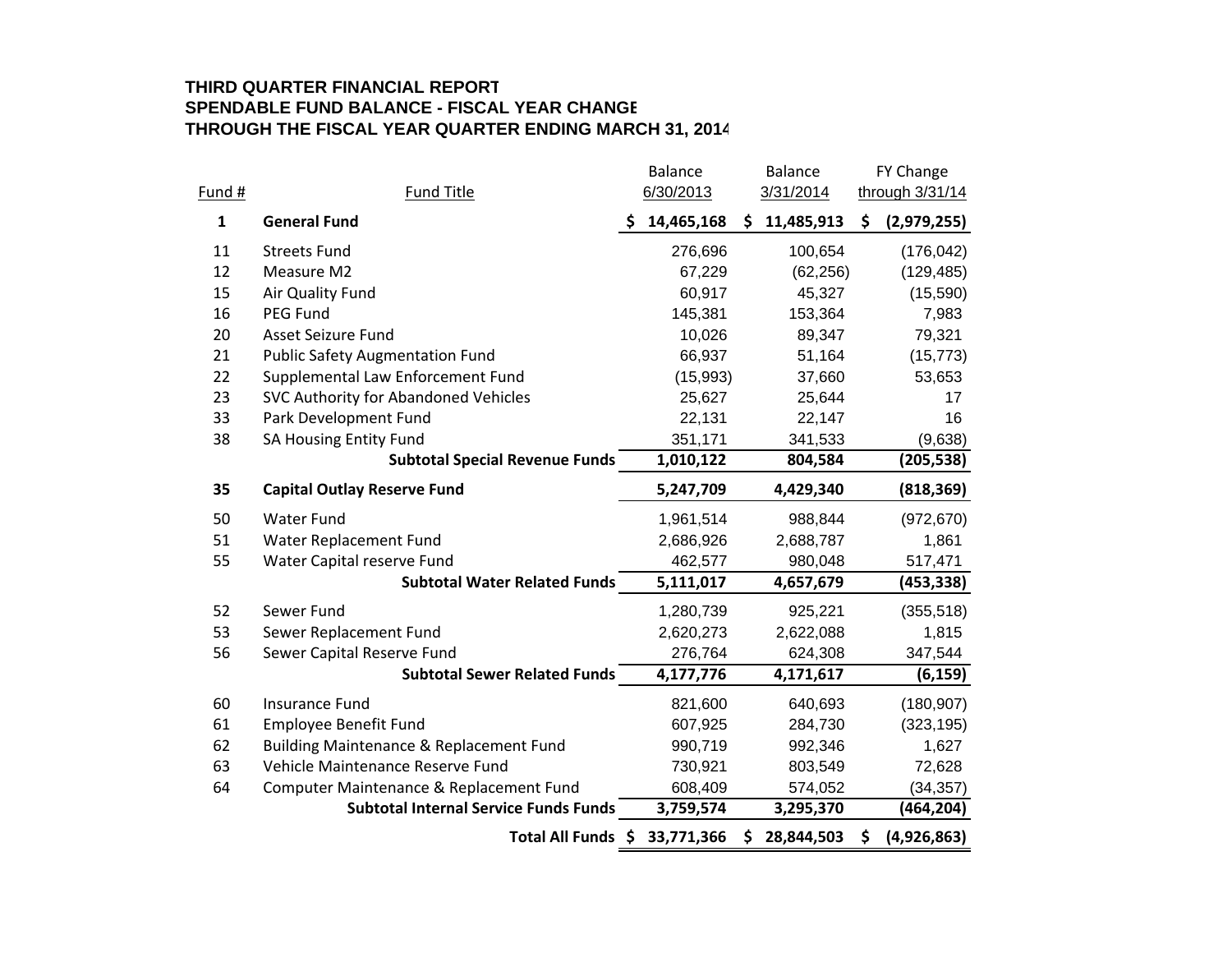## **2014 City Council Goals Quarterly Goals Report and Updated Third Quarter, Fiscal Year 2013-14**

| <b>2014 GOAL</b>                                                                                                                                                                                                                                                                                                                                                                                                                                                                         | <b>PROGRESS MADE DURING THE QUARTER</b>                                                                                                                                                                                                                                                                                                                                                            | <b>NEXT STEPS</b>                                                                                                                                                                                                                                                                                                                                                                              |  |  |  |
|------------------------------------------------------------------------------------------------------------------------------------------------------------------------------------------------------------------------------------------------------------------------------------------------------------------------------------------------------------------------------------------------------------------------------------------------------------------------------------------|----------------------------------------------------------------------------------------------------------------------------------------------------------------------------------------------------------------------------------------------------------------------------------------------------------------------------------------------------------------------------------------------------|------------------------------------------------------------------------------------------------------------------------------------------------------------------------------------------------------------------------------------------------------------------------------------------------------------------------------------------------------------------------------------------------|--|--|--|
| Receive a Staff plan for a balanced<br>2014/15 budget by the end of February<br>2014. The Plan should include:<br>All funds including those for<br>$\bullet$<br>infrastructure and facilities;<br>Recommended policy for the use<br>$\bullet$<br>of Tesoro revenue;<br>No use of reserves for<br>$\bullet$<br>operations;<br>Realistic assumptions;<br>$\bullet$<br>How the plan supports a<br>$\bullet$<br>sustainable future; and,<br>How labor negotiations will<br>support the goal. | Sustainable Financial Plan adopted March 18 including<br>$\bullet$<br>General Fund Revenue Policy and Action Plan<br>Negotiation of one year labor contract extensions for all<br>$\bullet$<br>groups<br>Adopted mid-year budget adjustments to reflect<br>$\bullet$<br>anticipated revenues and expenditures                                                                                      | Draft Budget to City Council<br>$\bullet$<br>(April)<br>Proposed Budget to City<br>Council (May)<br><b>Budget Adoption (June)</b><br><b>Negotiations on Code</b><br>Enforcement Officer salary,<br>police staffing changes<br>Implementation of police<br>restructuring and other action<br>plan items                                                                                         |  |  |  |
| Maintain and Improve Quality of Life<br>through:<br>Beautification;<br>$\bullet$<br>Continuous improvement of<br>$\bullet$<br>services to the public;<br>Maintenance of a strong and<br>effective Police Department;<br>Improvement in communications<br>to the public; and,<br>Addressing the school district<br>situation (La Palma kids go to La<br>Palma schools).                                                                                                                   | Increase business communications with the addition of<br>$\bullet$<br>a City membership in the West OC Chamber of<br>Commerce<br>Distribute school district survey results to all<br>$\bullet$<br>Superintendents<br>Approved restructure of Administration and Finance<br>$\bullet$<br>into the Administrative Services Department<br>Acquire 2 new patrol vehicles - Dodge Chargers<br>$\bullet$ | Hold State of the City, Arbor<br>Day and Memorial Day<br>events<br>Approve Police restructure<br>$\bullet$<br><b>Hold Police staff retreat</b><br>$\bullet$<br>Distribute financial newsletter<br>$\bullet$<br>Include technology element<br>in Draft General Plan<br>(communications/continuous<br>improvement)<br>Approval for new financial<br>systems<br><b>Hold Volunteer Recognition</b> |  |  |  |
| Approve a General Plan by the end of<br>the fiscal year.                                                                                                                                                                                                                                                                                                                                                                                                                                 | Presentation to Neighborhood Watch in March<br>$\bullet$<br>Utility bill insert distributed community wide<br>$\bullet$<br>Public meeting on Draft Environmental Impact Report                                                                                                                                                                                                                     | Review at all three citizen<br>$\bullet$<br>advisory committees                                                                                                                                                                                                                                                                                                                                |  |  |  |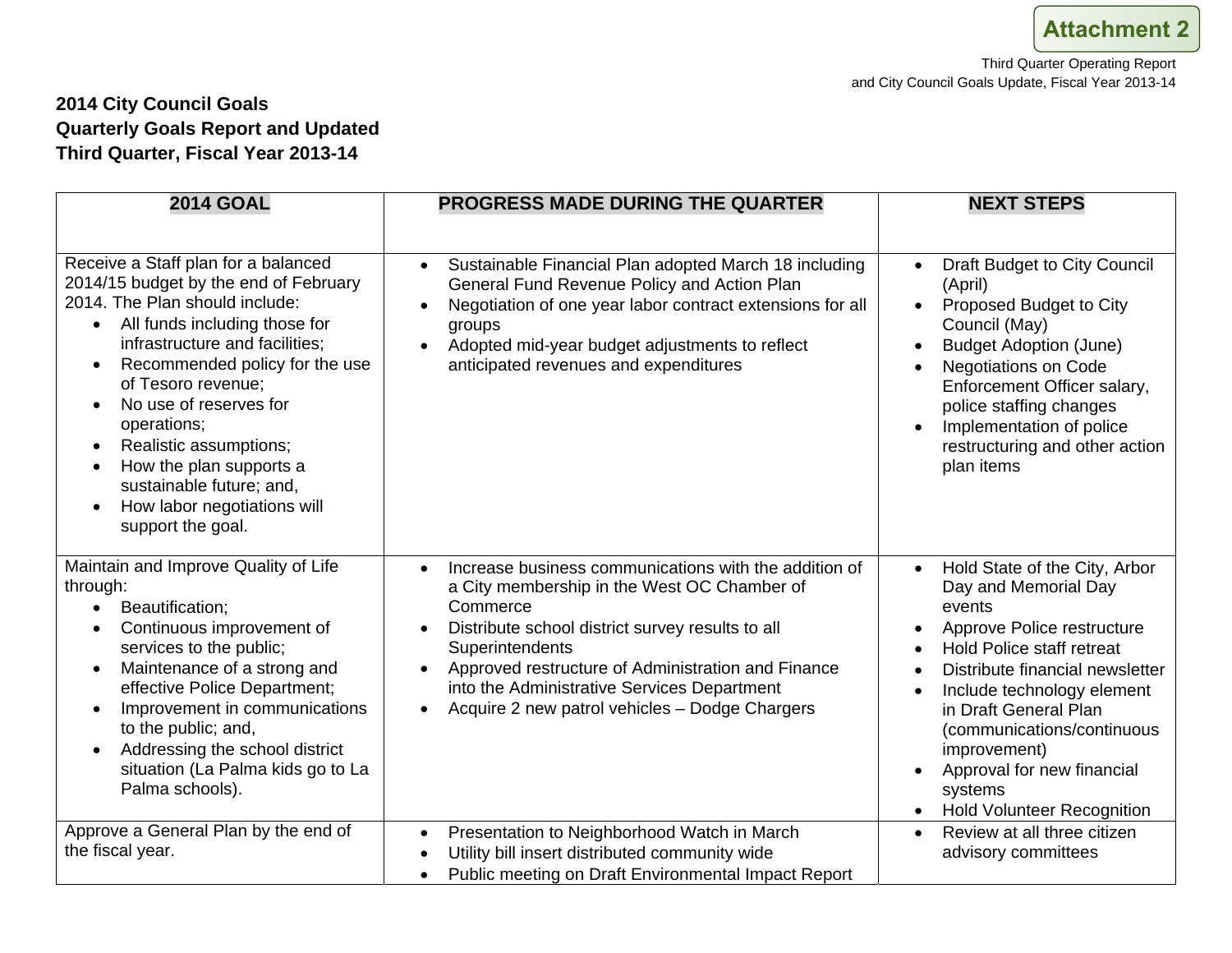| Goal | <b>Progress During Quarter</b> | <b>Next Steps</b>                                                                                        |
|------|--------------------------------|----------------------------------------------------------------------------------------------------------|
|      |                                | Public Hearings by both<br>Planning Commission and<br><b>City Council</b><br>Adoption of new Plan (June) |
|      |                                |                                                                                                          |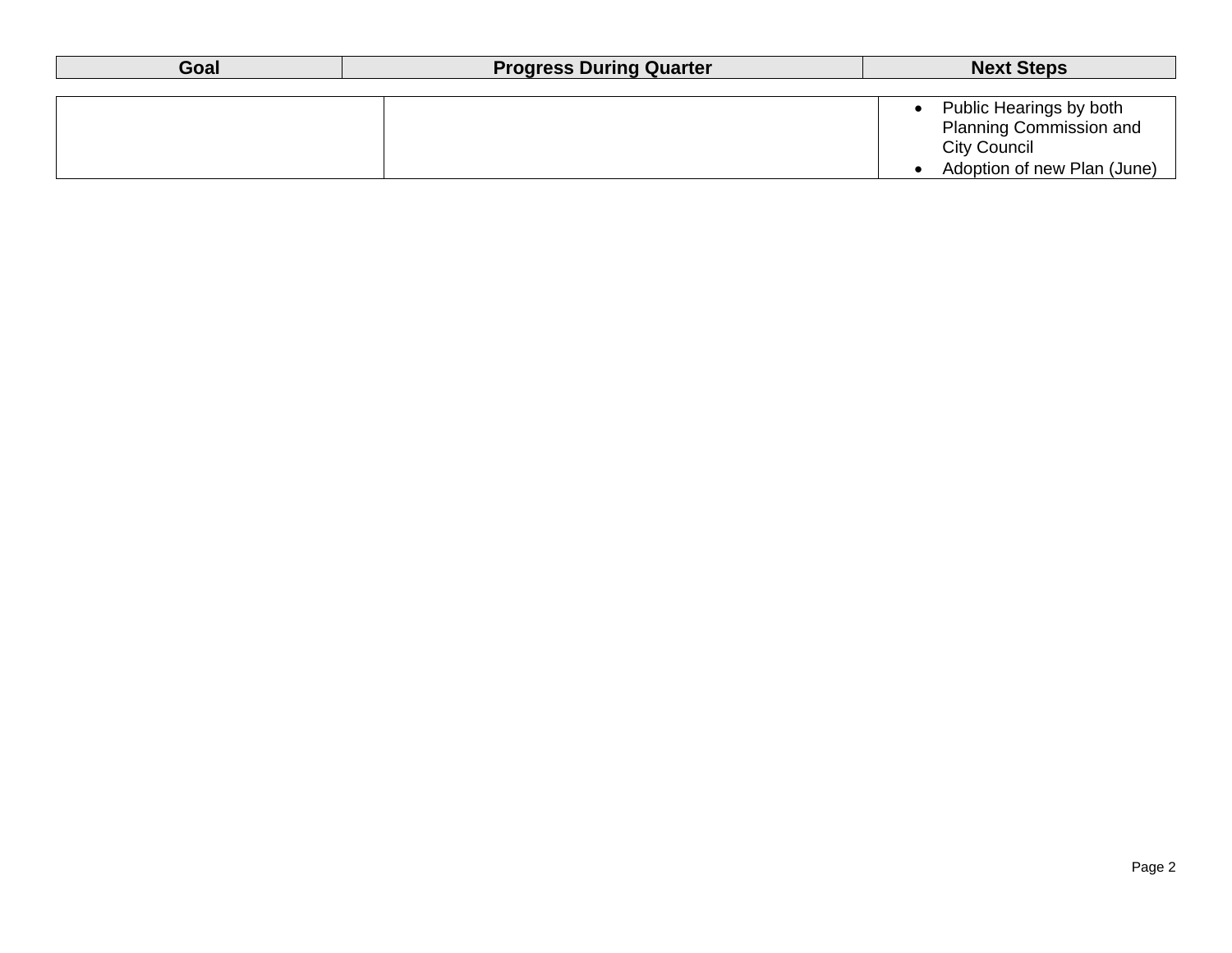## **City of La Palma**

### 2013-14 Budget: Third Quarterly Operating Report

#### **PERFORMANCE INDICATORS**

#### **Administration**

| Performance<br>Measure                                       | FY 2013-14<br><b>Target / Baseline</b> | Vision<br><b>Values</b> | <b>City Council / Management</b><br><b>Goals / Objectives</b>                                                                                                                                                                                                                                       | <b>Third Quarter</b><br><b>Progress</b>          |  |
|--------------------------------------------------------------|----------------------------------------|-------------------------|-----------------------------------------------------------------------------------------------------------------------------------------------------------------------------------------------------------------------------------------------------------------------------------------------------|--------------------------------------------------|--|
| City FTE per 1,000 population                                | $<$ 5                                  | Vision                  | Balance Budget/Reduce Personnel<br>Costs; Provide efficient and effective 4.56 if vacancies<br>customer service                                                                                                                                                                                     | 4.43 with vacancies;<br>filled                   |  |
| Number of Press Releases Issued                              | >24                                    | Pride &<br>Ownership    | Communications/Engagement;<br>Maximize citizen satisfaction with<br>City communications and outreach                                                                                                                                                                                                | Year to Date<br>Through December<br>$= 17$       |  |
| Number of E Blasts Issued                                    | > 48                                   |                         |                                                                                                                                                                                                                                                                                                     | Year to Date<br>Through December<br>$= 70$       |  |
| Number of Agendas/Staff Reports Posted to the Web            | 24/240                                 |                         |                                                                                                                                                                                                                                                                                                     | Year to Date<br>Through December<br>$= 48 / 221$ |  |
| Number of Sick Leave Hours Used per 1,000 Hours Worked       | < 28                                   | Opportunity             | Balance Budget/Reduce Personnel<br>Costs, maximize workplace<br>productivity                                                                                                                                                                                                                        | Estimated at 16.87                               |  |
| Number of Workers Compensation Claims per 100 FTE            | $<$ 9                                  | Security                | Balance Budget/Reduce personnel<br>Costs, reduce average workers<br>compensaiton claims per employee<br>through promotion of a safe<br>workplace                                                                                                                                                    | 12.68                                            |  |
| Percent of Business Licenses Processed On-line               | > 50%                                  | Vision                  | Create Proactive Economic<br>Strategies/Attract and Retain<br>Businesses to increase revenue and<br>employment, increase number of<br>businesses utilizing the on-line<br>business licensing software to<br>increase productivity and to increase<br>participation in on-line business<br>directory | Estimated at 38.5%                               |  |
| Number of Internal Technology Service Requests/Time to Close | $< 2 \text{ days}$                     | Vision                  | Balance Budget/Reduce costs,<br>provide responsive service for<br>internal information technology<br>needs                                                                                                                                                                                          | Not available at this<br>time                    |  |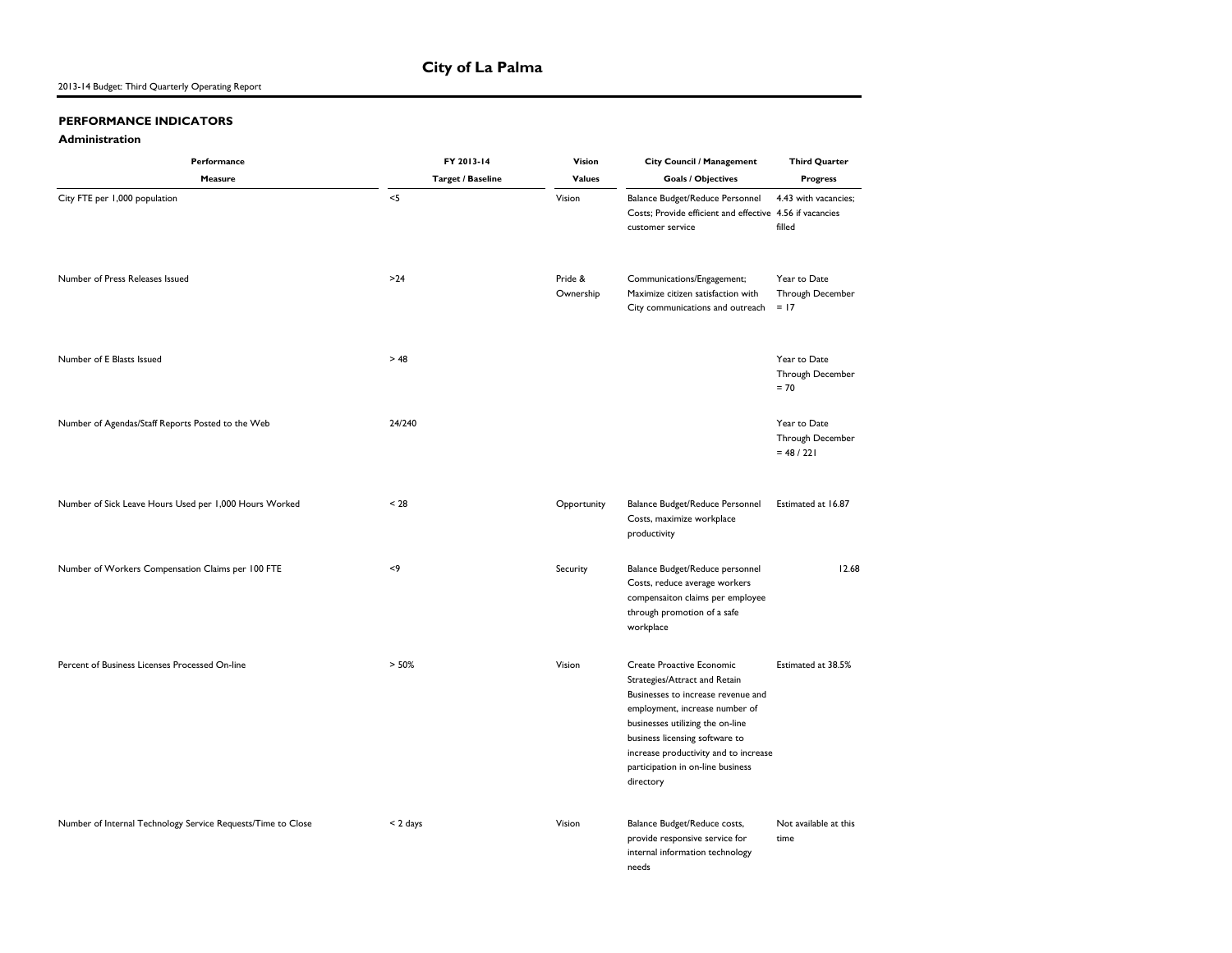# **City of La Palma**

### **PERFORMANCE INDICATORS**

#### **AdministrationThird Quarter**

| <b>Measure</b>                                                                                                                                                                                            | <b>Target / Baseline</b>                                            | <b>Values</b>          | <b>Goals / Objectives</b>                              | <b>Progress</b>                      |  |
|-----------------------------------------------------------------------------------------------------------------------------------------------------------------------------------------------------------|---------------------------------------------------------------------|------------------------|--------------------------------------------------------|--------------------------------------|--|
| Utilizing Orange County Local Agency Formation Commission<br>(LAFCO) fiscal trends data, maintain current liabilities net of<br>operating revenues below rolling five year average of County of<br>Orange | Maintain current liabilities net of<br>operating revenues below 24% | Vision                 | Reduce General Fund expenditures Not available at this | time                                 |  |
| Promote use of auto pay/credit card payment options for all utility<br>customers                                                                                                                          | Increase by 10%                                                     | Pride and<br>Ownership | Reduce General Fund expenditures In Process            |                                      |  |
| Implement an "ePayables" invoice payment process                                                                                                                                                          | Increase by 50%                                                     | Vision                 | Streamline Payables process                            | <b>Financial System</b><br>Purchased |  |
| Project General Fund revenue and expenditures within acceptable<br>tolerance levels of actuals received (i.e., year-end totals)                                                                           | Project within 2% of projections                                    | Vision                 |                                                        | Not available at this<br>time        |  |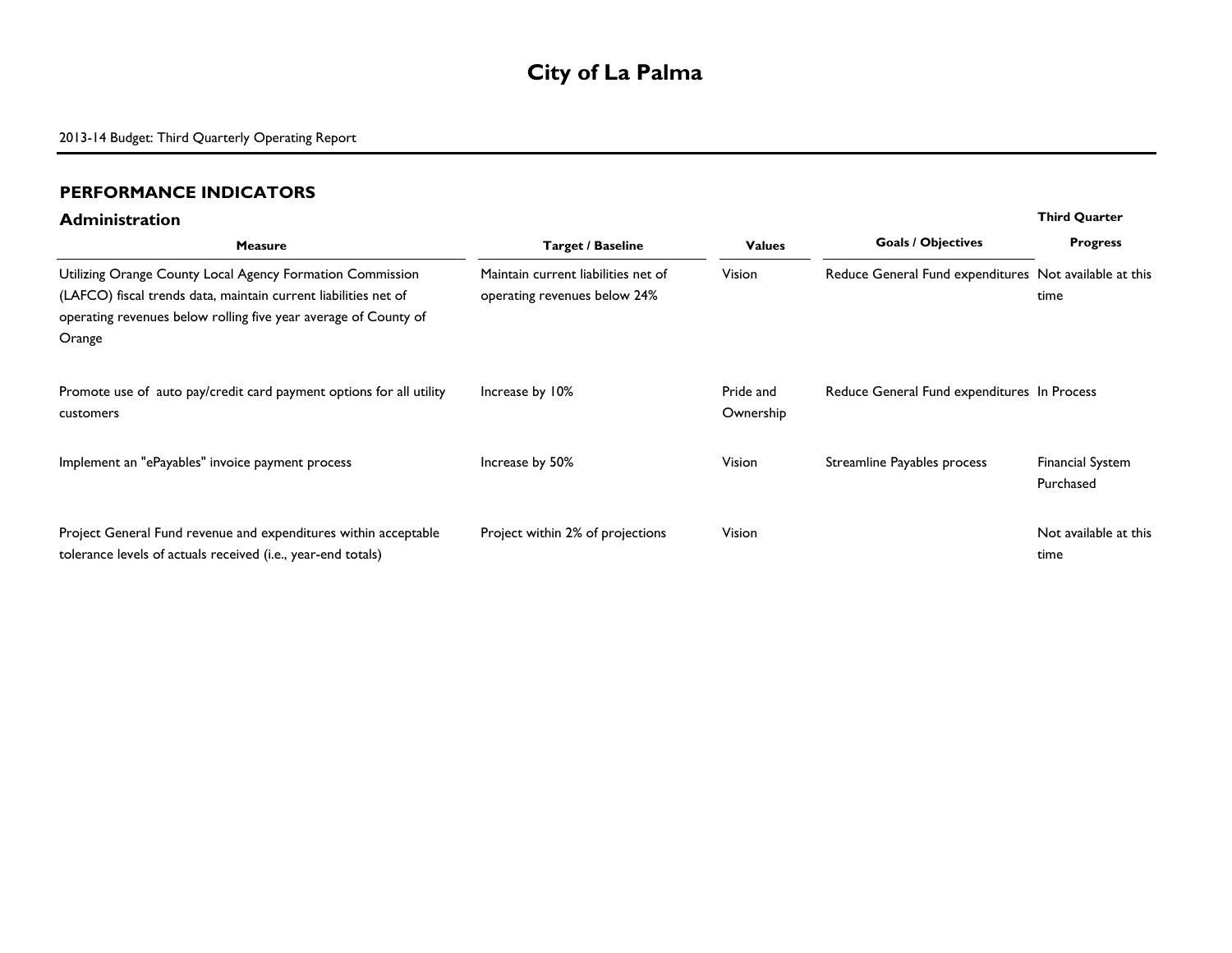### **PERFORMANCE INDICATORS**

### **Community Development**

| Performance                                                                        | FY 2013-14        | Vision               | <b>City Council / Management</b>                    | <b>Third Quarter</b> |  |
|------------------------------------------------------------------------------------|-------------------|----------------------|-----------------------------------------------------|----------------------|--|
| Measure                                                                            | Target / Baseline | <b>Values</b>        | <b>Goals / Objectives</b>                           | <b>Progress</b>      |  |
| Commercial Brokers/Property Owner Outreach                                         |                   | 4 Family             | Communication/ Engagement                           | 3                    |  |
| Number of Mosaic articles                                                          | $\overline{4}$    | Family               | Communication/ Engagement                           | 3                    |  |
| % of "new" business licenses                                                       | 3                 | Family               | Create Proactive Economic<br>Development Strategies | N/A                  |  |
| Number of building permits issued                                                  | 415               | Pride &<br>Ownership | Maintain High Public Safety Levels                  | 282                  |  |
| Number of plan checks performed                                                    | 80                | Security             | Maintain High Public Safety Levels                  | 85                   |  |
| Number of inspections conducted                                                    | 1221              | Security             | Maintain High Public Safety Levels                  | 955                  |  |
| Number of permits finaled                                                          | 373               | Pride &<br>Ownership | Maintain Quality of Life                            | 7                    |  |
| Number of Code Enforcement (CE) inspections performed                              | 450               | Pride &<br>Ownership | Maintain Quality of Life                            | 523                  |  |
| Number CD cases opened                                                             | 200               | Pride &<br>Ownership | Maintain High Public Safety Levels                  | 163                  |  |
| % of CE cases receiving administrative citation                                    | ı                 | Opportunity          | Maintain Quality of Life                            | 16                   |  |
| % of CE cases initiated by citizen complaint                                       | 50                | Family               | Communication/ Engagement                           | N/A                  |  |
| Number of Land Use approvals processed                                             | 4                 | Security             | Create Proactive Economic<br>Development Strategies | 3                    |  |
| Number of agenda reports prepared                                                  | 12                | Pride &<br>Ownership | Communication/ Engagement                           | 36                   |  |
| % of plan checks reviewed for zoning w/in 7 working days                           | 100               | Pride &<br>Ownership | Maintain High Public Safety Levels                  | 100                  |  |
| % of Development Committee minutes and resolutions prepared by the next<br>meeting | 100               | Pride &<br>Ownership | Maintain High Public Safety Levels                  | 100                  |  |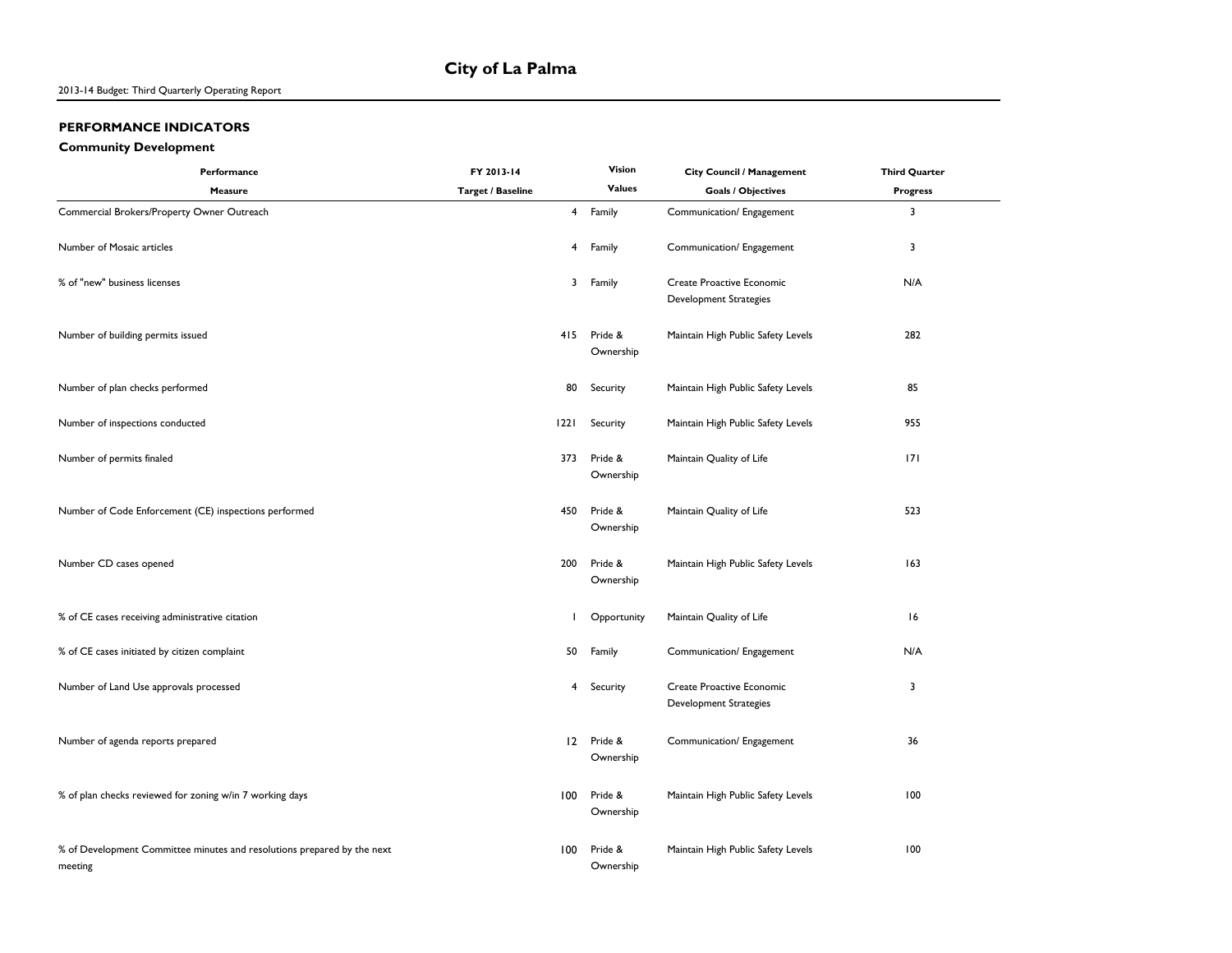### **PERFORMANCE INDICATORS**

## **Community Services**

| Performance                                                                                                                   | FY 2013-14<br>Vision     |                        | <b>City Council / Management</b>   | <b>Third Quarter</b>                                                  |
|-------------------------------------------------------------------------------------------------------------------------------|--------------------------|------------------------|------------------------------------|-----------------------------------------------------------------------|
| Measure                                                                                                                       | Target / Baseline        | <b>Values</b>          | <b>Goals / Objectives</b>          | <b>Progress</b>                                                       |
| Respond to and eradicate 95% of graffiti complaints within 72 hours of receiving<br>notice                                    | Minimum 95%              | Pride &<br>Ownership   | Maintain Quality of Life           | 97.5%                                                                 |
| Identify and apply for at least one grant award funding source for a street repair<br>project by June 30, 2014                | Minimum I                | Vision                 | <b>Balance Budget</b>              | I Grant Application (Storm Drains)<br>I Pre-Grant Application (Water) |
| Minimize annual Utility Rate Increases to less than or equal to 3%                                                            | 3% or less               | Security               | <b>Balance Budget</b>              | 0                                                                     |
| Continuously improve the overall pavement condition Citywide and minimize<br>claims to the city due to damaged infrastructure | Minimum overall PCI = 78 | Pride &<br>Ownership   | Maintain High Public Safety Levels | 83                                                                    |
| Increase Number of Volunteer Hours                                                                                            | Increase by 15%          | Pride &<br>Ownership   | Communication/Engagement           | $-11.0%$                                                              |
| Increase Number of Facility Rentals                                                                                           | Increase by 10%          | Family/<br>Opportunity | Maintain Quality of Life           | $-21%$                                                                |
| Increase the number of participants for water safety and fitness classes                                                      | Increase by 15%          | Security               | Maintain High Public Safety Levels | $-44%$                                                                |
| Implement Customer Satisfaction Survey for programs and facilities                                                            | 85% Satisfaction Rate    | Family                 | Maintain Quality of Life           | N/A                                                                   |